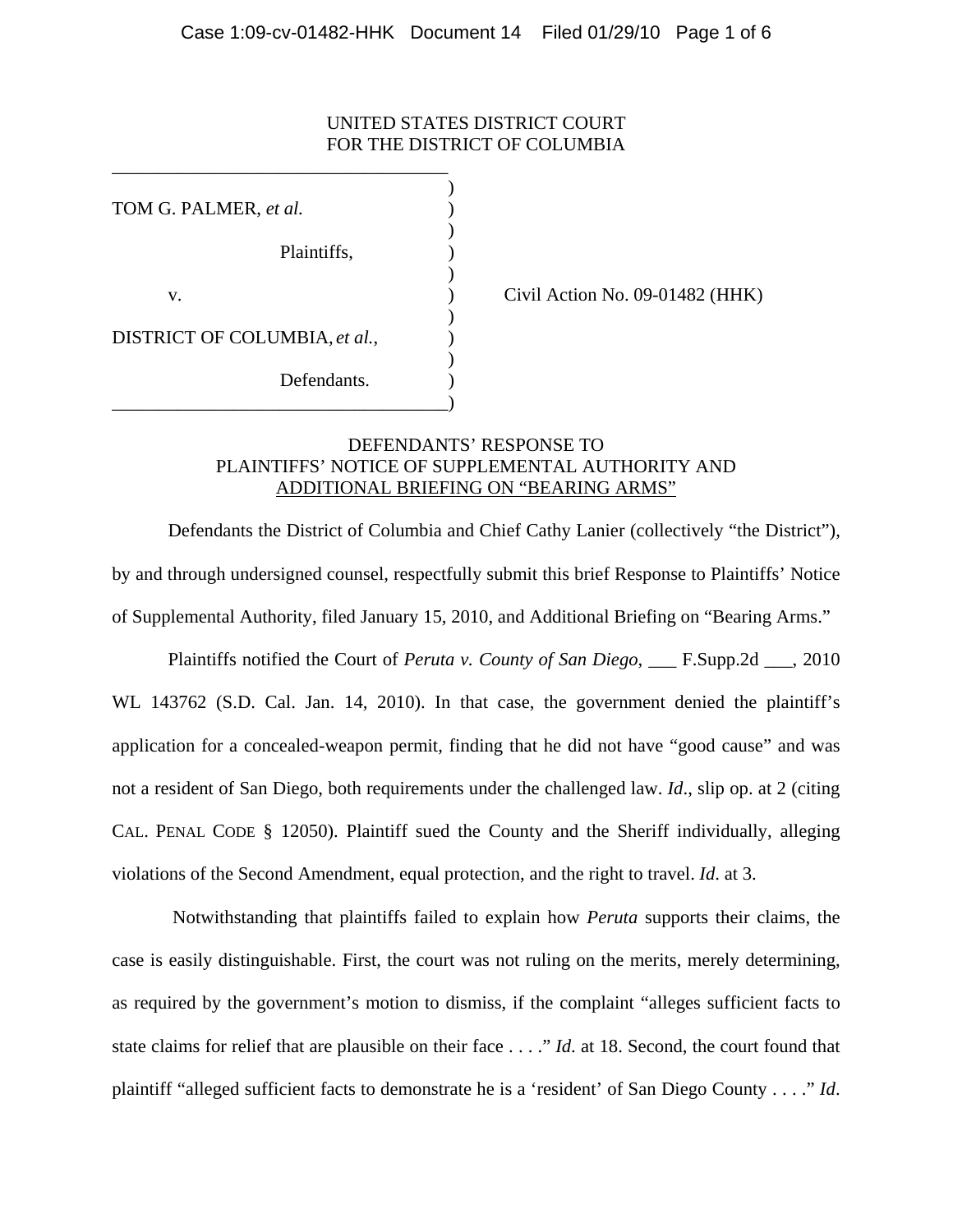#### Case 1:09-cv-01482-HHK Document 14 Filed 01/29/10 Page 2 of 6

at 16. Third, and most importantly, the court found that, regardless of the level of scrutiny applied, the government there "failed to either identify an 'important government interest' or demonstrate the required 'fit' between the law and the interest served . . . ." *Id*. at 13. *See also id*. ("The Court is not asked to, and does not, decide whether Section 12050 is constitutional."). These factors are sufficient, alone, to distinguish *Peruta*.

## *"Bearing Arms"*

During the hearing on January 22, 2010, the scope of "bearing" arms in the context of the Second Amendment was debated. As the District has argued, plaintiffs' assertion that the Second Amendment's right "to keep and bear arms" guarantees the right to carry arms in public is unsupported by any controlling case law. The fact that the majority in *District of Columbia v. Heller*, \_\_\_ U.S. \_\_\_, 128 S.Ct. 2783 (Jun. 26, 2008), deemed "bear" to mean "carry" does not aid plaintiffs, as the next sentence of the holding resolves the disputed issue in the instant case: "Assuming that Heller is not disqualified from the exercise of Second Amendment rights, the District must permit him to register his handgun and must issue him a license to *carry it in the home*." *Id*. at 2822 (emphasis added). The fact that the *Heller* majority equated "bear" with "carry" in no way implies that the right detailed in *Heller* extends beyond the home.<sup>1</sup>

It strains credulity to suggest that while the Supreme Court was explicit in recognizing a right to handguns in the home for self defense, it deliberately chose to be silent about its apparent

 $\frac{1}{1}$  Subsequent case law confirms the narrow nature of *Heller*'s holding. *See, e.g., United States v. Masciandaro*, 648 F.Supp.2d 779, 787 (E.D.Va. 2009) (emphasizing the phrase "in the home" three times in quoting *Heller*'s holding); *State v. Knight*, 218 P.3d 1177, 1189 (Kan. App. 2009) (rejecting defendant's contention that "the *Heller* opinion extends individuals a right to bear arms outside the home."). In contrast, plaintiffs have not cited any case (and the District is aware of none) interpreting *Heller* as broadly as they urge.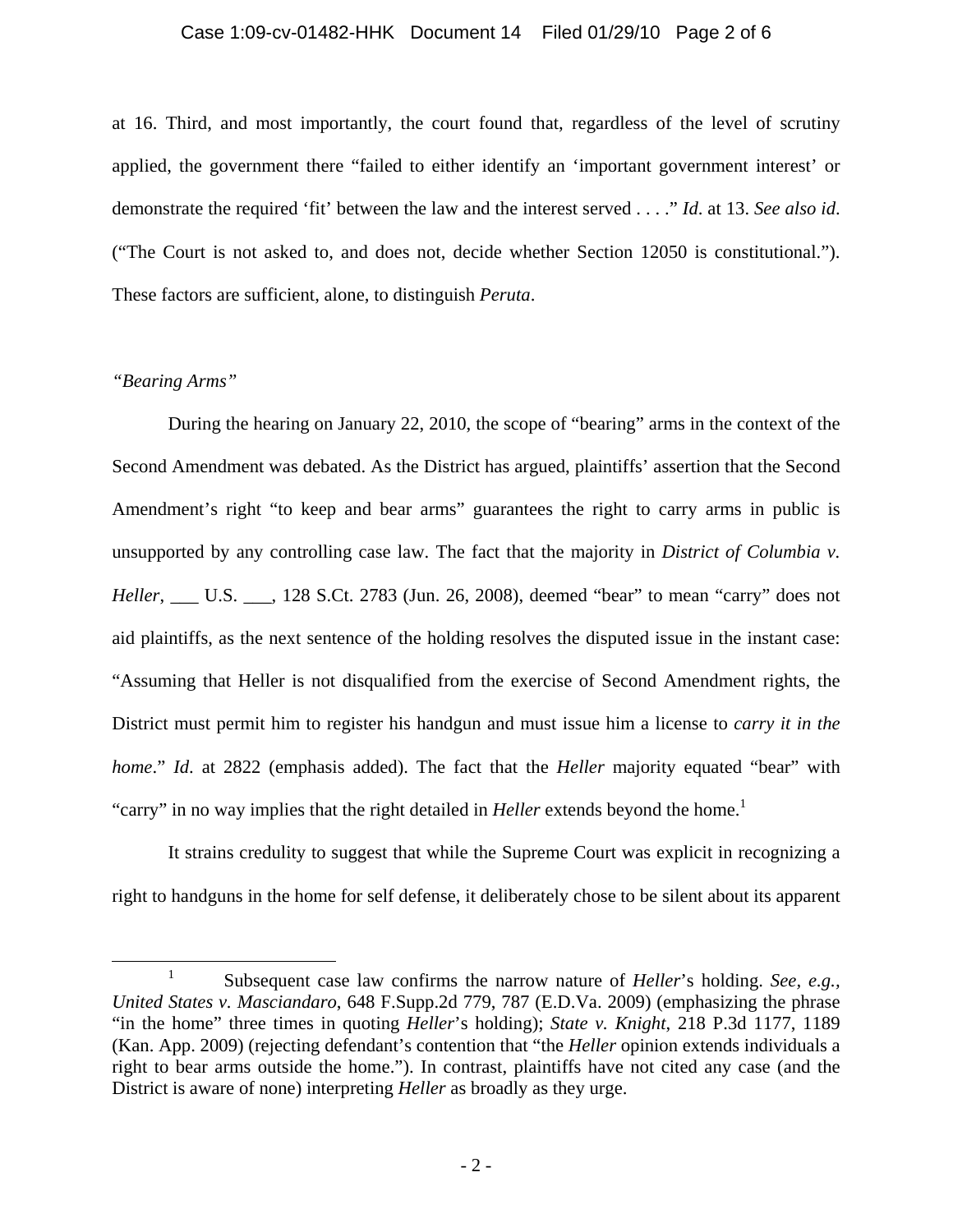#### Case 1:09-cv-01482-HHK Document 14 Filed 01/29/10 Page 3 of 6

belief (as plaintiffs contend) that Mr. Heller also had a right to carry a firearm on the streets outside his home. If the Court had wanted to grant a more expansive right to bear arms, it knew how to say so. Surely the Court could have stated expressly that Mr. Heller had a right to bear arms to defend himself in public and private spaces both. At the same time as the Court was suggesting that prohibitions on concealed carrying of guns were lawful, *id*. at 2816, it could have stated that prohibitions on *open* carrying of guns were *not* lawful. But the Court did no such thing, and its silence speaks volumes. On the contrary, the Court made clear that its list of "presumptively lawful" regulations was not intended to be exhaustive. *Id*. at 2817 & n.26. There is no logical reason why the Court would be so explicit about limitations on the right, while leaving at best a trail of bread crumbs (the purported meaning of "bear") to indicate its intent to vastly extend the *Heller* right to include bearing guns on the public streets.

Plaintiffs' unqualified claim that "throughout the centuries, it has always been wellunderstood that the state's regulatory interest does not sanction a complete ban on the carrying of handguns[,]" P.Mem.SJ at 7, is not supported by history. Plaintiffs argue that "To 'bear arms,' as used in the Second Amendment, is to 'wear, bear, or carry . . . upon the person or in the clothing or in a pocket, for the purpose . . . of being armed and ready for offensive or defensive action in a case of conflict with another person.'" *Id*. at 8 (quoting *Heller*, 128 S. Ct. at 2793 (quoting *Muscarello v. United States*, 524 U.S. 125, 143 (1998) (Ginsburg, J., dissenting)). But *Muscarello* did not purport to define the scope of any right guaranteed by the Second Amendment. That decision found only that the phrase "uses or carries a firearm," pursuant to 18 U.S.C. § 924(c)(1), "during or in relation to" a "drug trafficking crime" encompasses the knowing possession of firearms in a vehicle, including in a locked glove compartment or trunk. *Muscarello*, 524 U.S. at 127.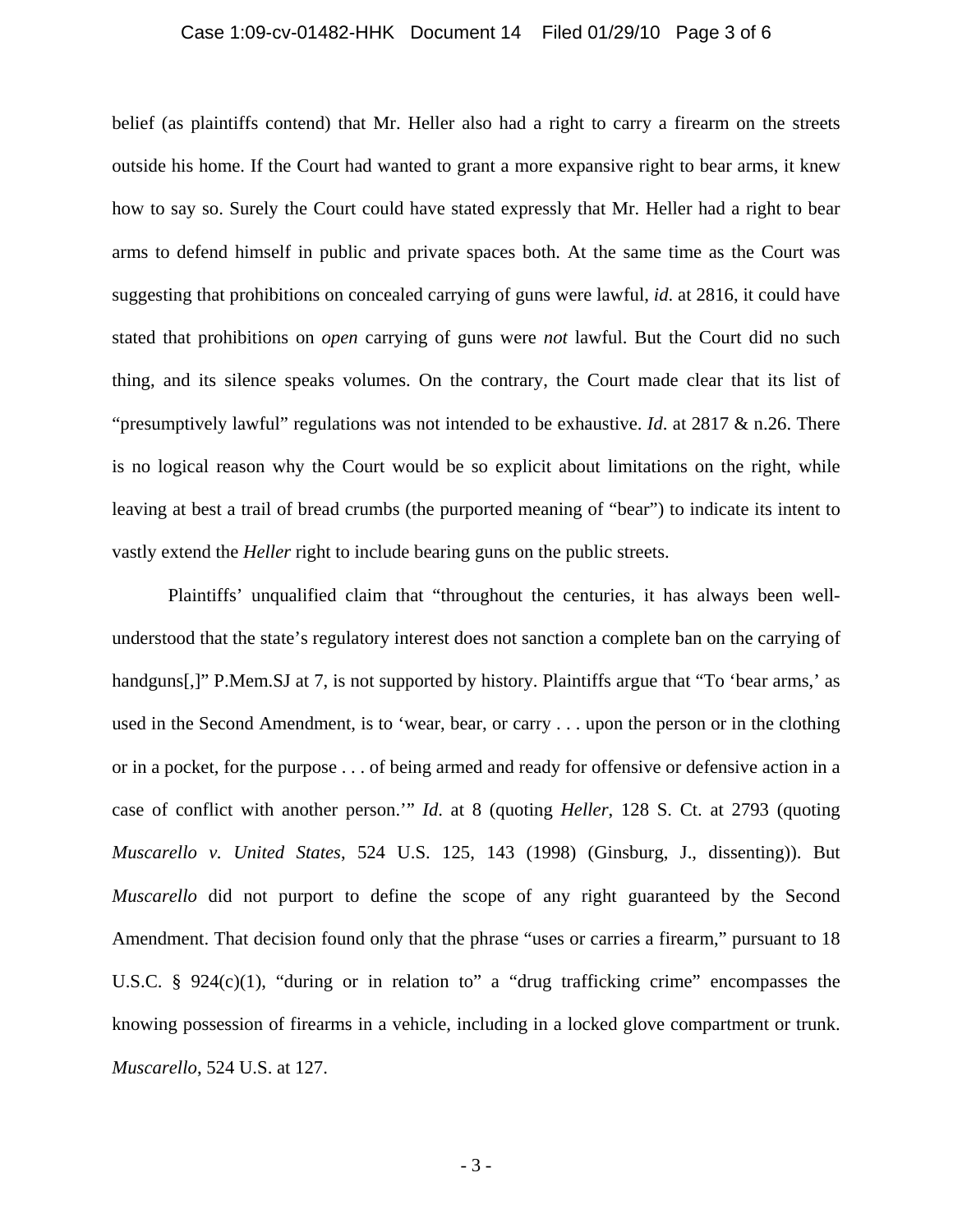### Case 1:09-cv-01482-HHK Document 14 Filed 01/29/10 Page 4 of 6

The decision was not about "bearing" arms at all, but about whether the word "carry" in a specific criminal statute could be properly construed to include weapons in the vehicle used by the suspect. *See United States v. Joseph*, 169 F.3d 9, 14 (D.C. Cir. 1999) ("[*Muscarello*]'s holding, hence, was confined to determining that the word's 'primary' meaning, involving conveyance and moving, created a proper basis for a conviction . . . ."); *Id*. ("the *Muscarello* opinion repeatedly emphasized the centrality of the concept of conveyance to its decision.").2

The same history that the *Heller* Court relied on to determine the contours of the right to keep and bear arms makes clear that the right has *not* been universally understood to include a right to carry in public. Indeed, there are numerous examples in *Heller* itself of historical prohibitions on the carrying of weapons in public. *See Heller*, 128 S.Ct. 2783, at n.10 ("no Person should bear any Arms within London and the Suburbs") (quoting J. Brydall, *Privilegia Magnatud apud Anglos* 14 (1704)); *id*. at n.15 ("[t]he Prohibition contained . . . in this Act, of having, keeping, bearing, or wearing any Arms or War-like Weapons . . . shall not extend . . . to any Officers or their Assistants, employed in the Execution of Justice . . .") (quoting 3 Geo., 34, § 3, in 7 ENG. STAT. AT LARGE 126 (1748)). *Cf. Williams v. Commonwealth*, 261 S.W.2d 807, 808 (Ky. 1953) ("At common law or by very early statute in England, people were prohibited from going armed that they might not terrorize the King's subjects."). *See also, e.g.*, Lucilius A. Emery, "The Constitutional Right to Keep and Bear Arms," 28 HARV. L. REV. 473 (1915) ("[I]t

 <sup>2</sup> It should go without saying that there is no hint in *Muscarello* of approval of any broad Second-Amendment right to carry guns in public. The Court, if anything, implied the opposite, foreshadowing *Heller*'s definition of the "core" right, implicating self-defense in the home. *See Muscarello*, 524 U.S. at 132 (citing, with approval, comments of the provision's "chief legislative sponsor" that the law seeks "to persuade the man who is tempted to commit a Federal felony to leave his gun at home.'") (quoting 114 CONG. REC. 22231 (1968) (Rep. Poff)). Justice Ginsberg's dissent carries a similar implication. *Id*. at 140 ("I would read the words ["carries a firearm"] to indicate not *merely keeping arms on one's premises* or in one's vehicle, but bearing them in such manner as to be ready for use as a weapon.") (emphasis added).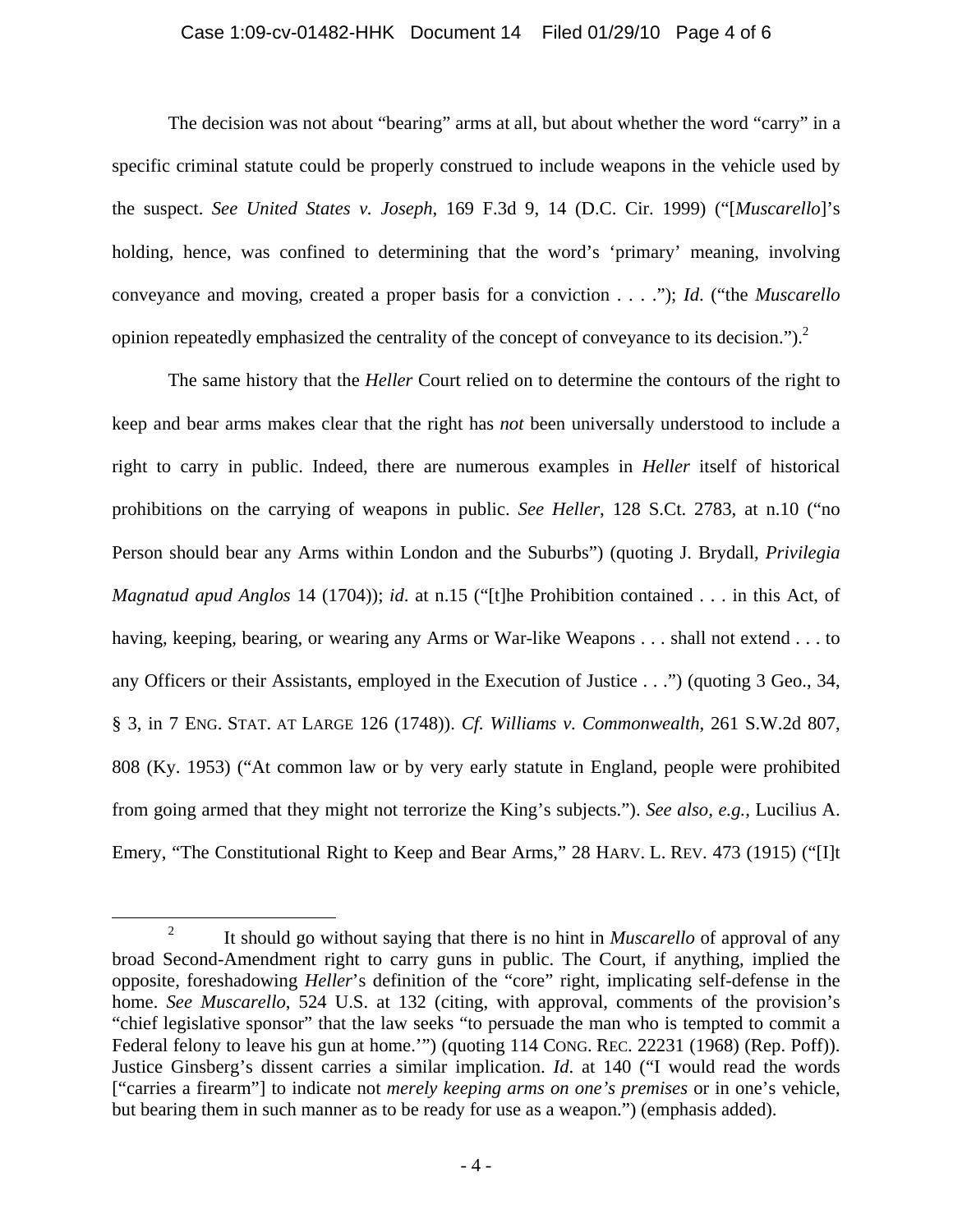### Case 1:09-cv-01482-HHK Document 14 Filed 01/29/10 Page 5 of 6

was as early as 1328 declared by the Statute of Northampton, 2 Edw. III, ch. 3, that no man should 'go nor ride armed by night or by day in fairs, markets, nor in the presence of the justices or other ministers, nor in no part elsewhere upon pain,' etc. Such conduct was probably regarded as tending to terrify peaceful people and to provoke breaches of the peace.").

Even leaving aside the extensive jurisprudence of Illinois, there are a number of examples in American history of "complete bans" on the carrying of weapons. *See, e.g.,* Brief of Thirty-Four Professional Historians and Legal Historians as *Amici Curiae* in Support of Respondents, at 17, *McDonald v. City of Chicago*, No. 08-1521 (U.S., filed Jan. 6, 2010) (early Wyoming law made it unlawful for anyone "to bear upon his person, concealed or openly, any fire-arm or other deadly weapon, within the limits of any city, town or village.") (quoting 1876 WYO. COMP. LAWS ch. 52, § 1); *id*. (discussing Dodge City, Kansas' ban on the carrying of pistols and other dangerous weapons) (citing Dodge City, Kan., Ord. No. 16, § XI (Sept. 22, 1876)).<sup>3</sup>

 The Supreme Court will hear arguments in *McDonald* in March, another opportunity for it to address the scope of the right protected by the Second Amendment. However, neither the language nor logic of *Heller* suggest that a majority of the Court was ready to embrace the far broader constitutional right urged by plaintiffs in the instant matter.

DATE: January 29, 2010 Respectfully submitted,

 PETER J. NICKLES Attorney General for the District of Columbia

 GEORGE C. VALENTINE Deputy Attorney General, Civil Litigation Division

 <sup>3</sup> *Available online at* http://www.chicagoguncase.com/wp-content/uploads/2010/ 01/08-1521-bsac-thirty-four-professional-historians.pdf (last accessed Jan. 26, 2010).